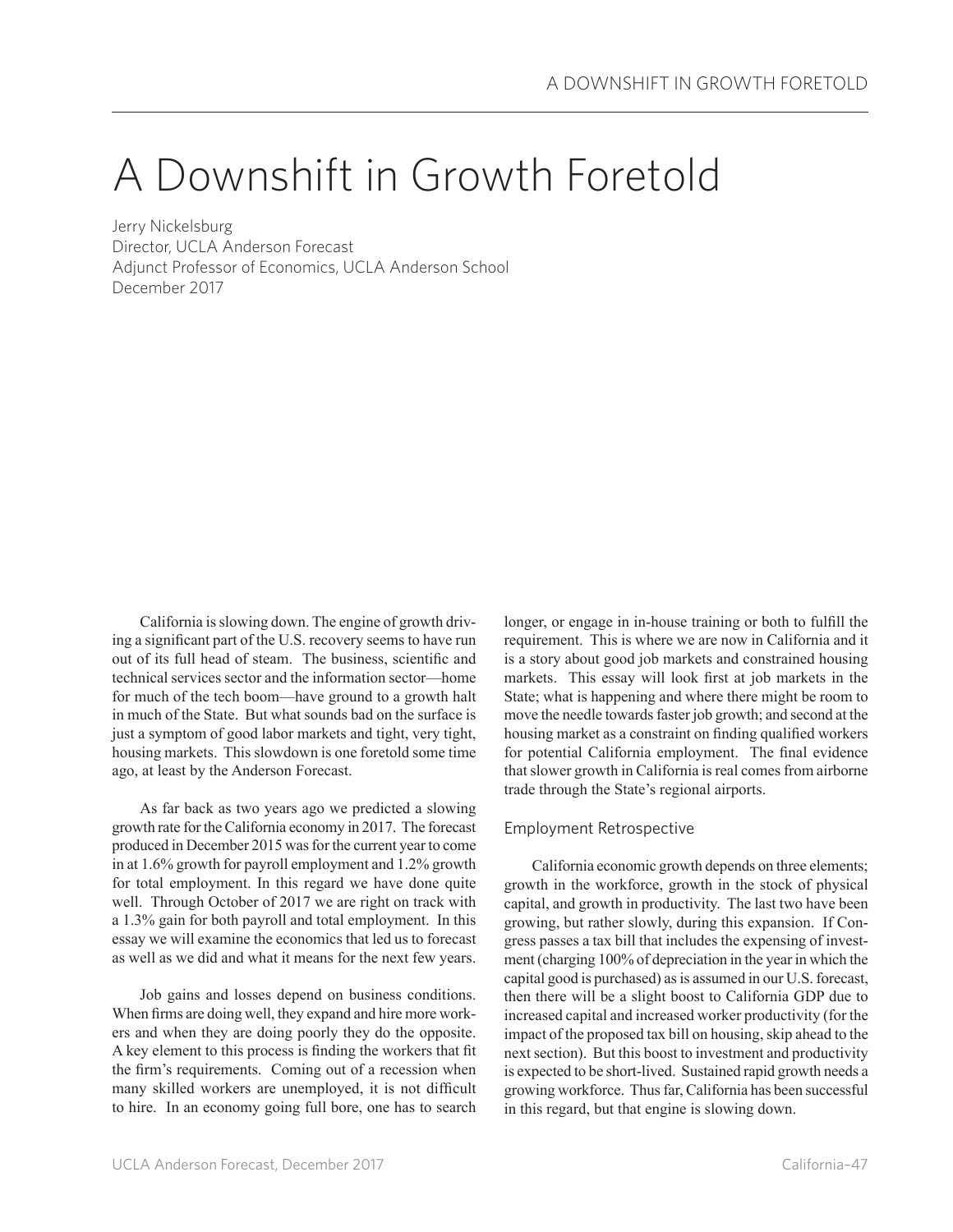California's population is on average younger than the rest of the U.S., due to it being an immigrant heavy state. Therefore, one expects the unemployment rate differential to be at about the levels currently experienced relative to the national rate. Younger workers take longer to find employment as they lack as compelling a resume as older workers, and they tend to change jobs more often as they experiment with alternatives for life-long careers. Thus, the slightly higher unemployment rates are not suggestive of room for more rapid job growth. As shown in Chart 1, a fall in California's unemployment rate has been associated with the slowing in employment growth.

However, the surge of new entrants to the labor force over the last three months--200,000 people entered the workforce--does suggest there may be some more room for

increased employment. Our analysis suggests that there is not much room though.

On a sectoral level, job gain has been widespread during the past twelve months. Mining and logging and non-durable goods manufacturing sectors continued to post job losses over the last twelve months (Chart 2). The big winners during this time have been construction, education, health care and social services, and leisure & hospitality (Chart 3). Continued growth in construction is threatened by higher interest rates and the new tax bill. Health care and leisure and hospitality are at risk from changes to Obamacare and reductions in international tourism, respectively. The professional and business service sector, long a bright spot in the recovery from the 2008/2009 recession, has been flat over the last twelve months.



*Source: www.edd.ca.gov*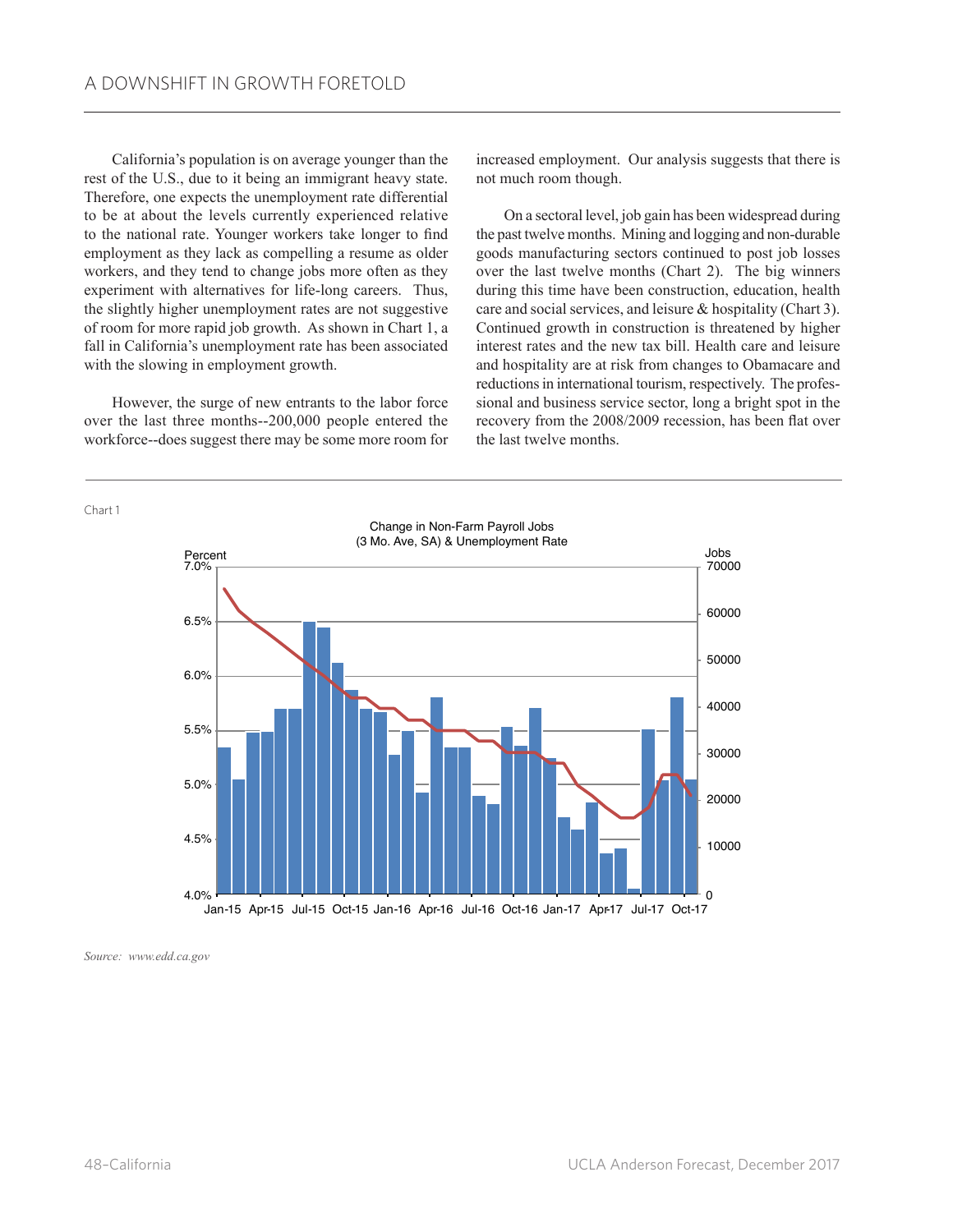

Change In Jobs By Sector (Oct. 2016 to Oct. 2017)

*Source: www.edd.ca.gov*

#### Chart 3

Chart 2





*Source: www.edd.ca.gov*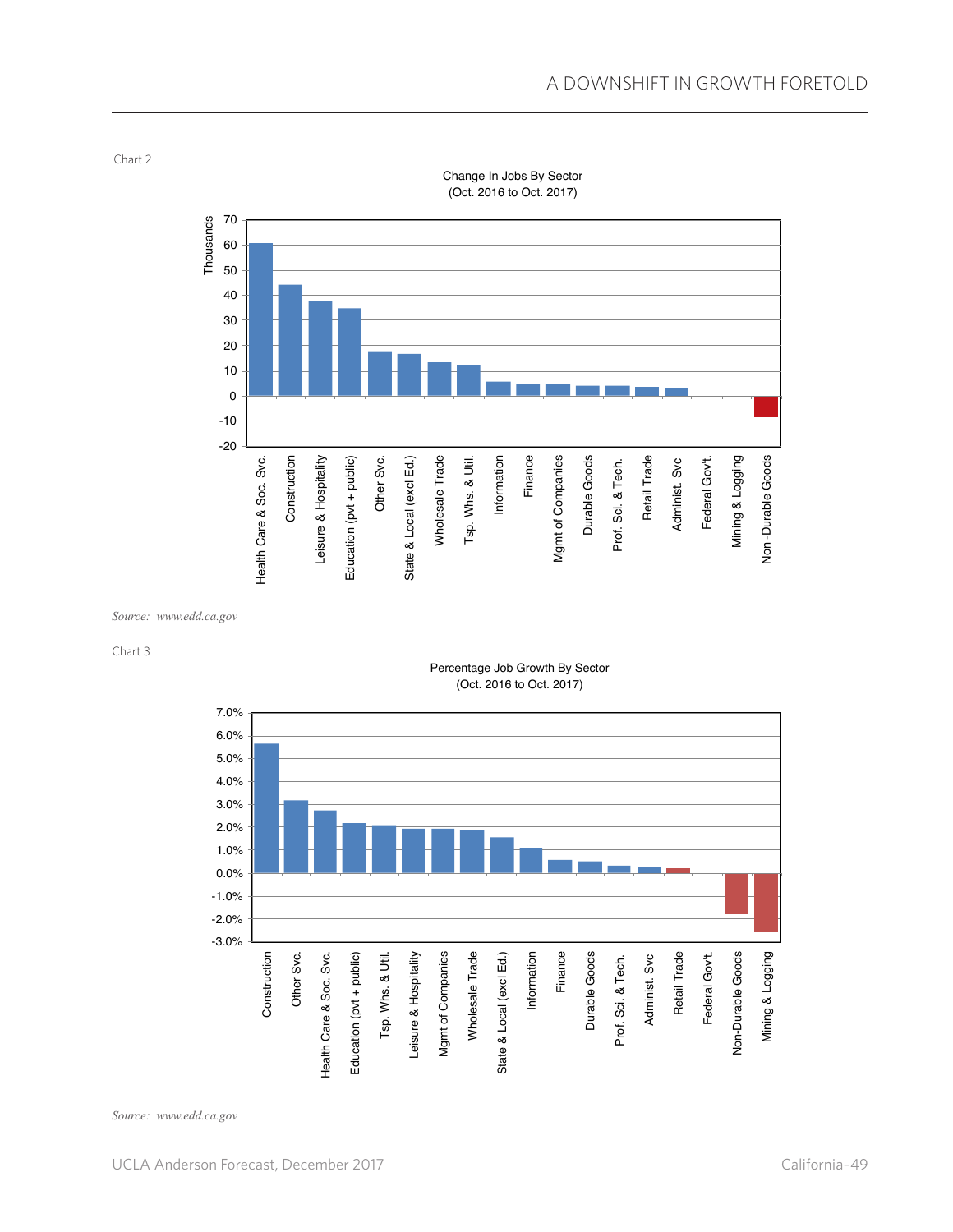To see what this means for the possibility of organic labor force growth in the State, consider the employment to population ratio (Chart 4). The chart shows the working age population divided into an estimate of the number of payroll jobs. There is a long-term downward trend in the State beginning in 1999. This corresponds to a national trend towards lower employment/population. The reasons are not entirely clear, though in part the secular decline relates to the decline of manufacturing and the ability of displaced workers to obtain disability insurance, and to some extent to an increase in stay-at-home parents raising children. The dips in the chart correspond to recessions. In the latest expansion, the increase in employment in California lifts this ratio above the previous trend but it remains slightly below the 2007 peak.

When we disaggregate by regions (Chart 5) we find that in most of California the ratio (now of total employment to total population) has returned to or exceeded the 2007 peak. This occurred even though demographics would suggest that the ratio should be somewhat lower. Therefore, it is unlikely that these regions have a pool of labor that can be brought back into the work force, and inducing those who were previously not in the workforce would require substantially higher wages.

There are several regions that have not returned to the 2007 employment to population peak. There are a number of potential reasons including data errors to be corrected in the expected benchmark revisions coming in March, but there is a sense in which California can still grow faster

Chart 4



*Source: www.edd.ca.gov, U.S. Census*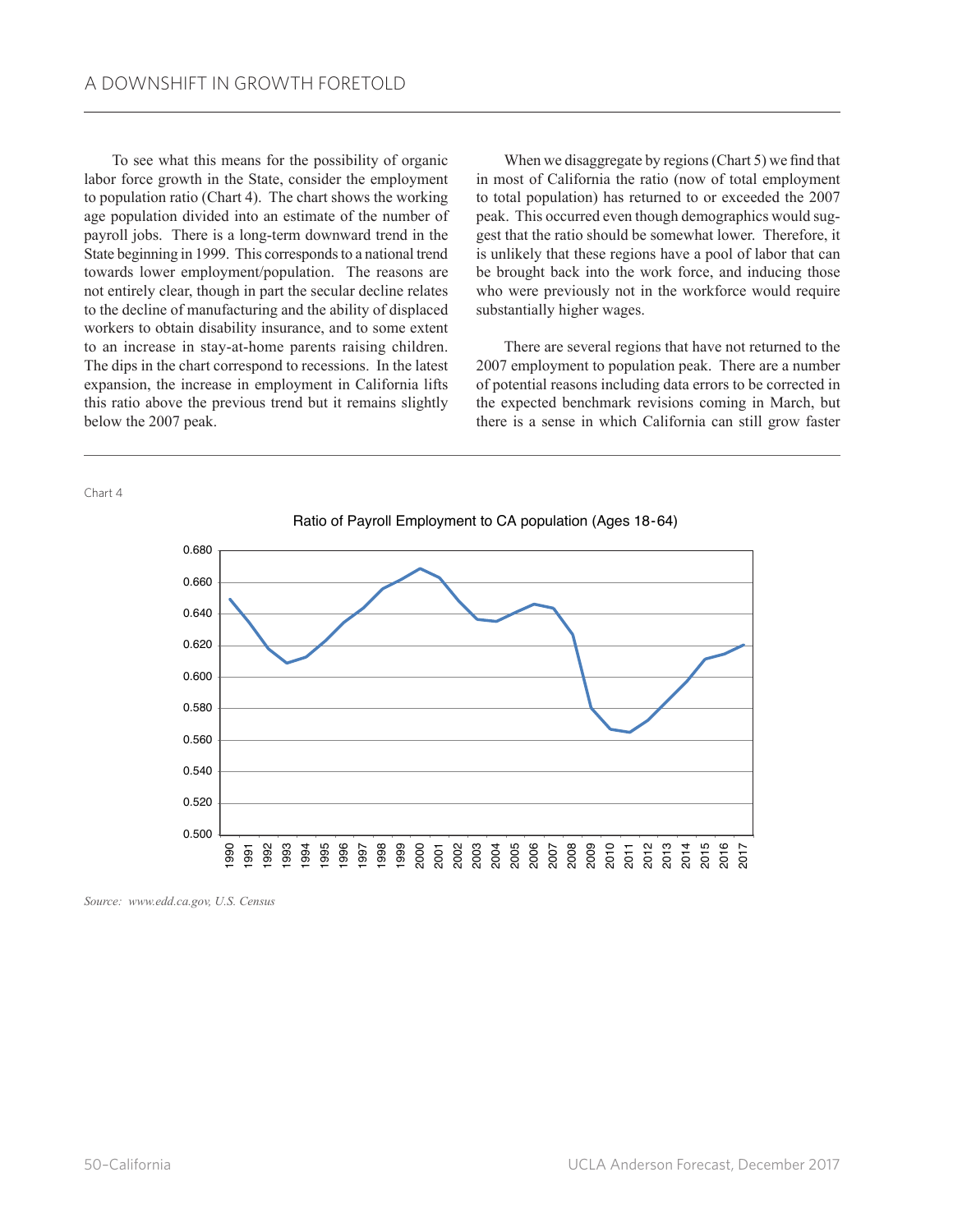

Employment/Population Ratio Difference (2017 less 2007)

*Source: www.edd.ca.gov, U.S. Census, www.dof.ca.gov*

than the U.S. The Mid-Coast, Ventura County and the San Joaquin Valley, have lagged in the recovery. As lower cost regions of the State, they may well be the next rapid growth regions, though the basis for this is purely speculative. The Orange County and San Diego data are suspect as they have unemployment rates of 3.3% and 3.7% respectively. It may be that San Diego is experiencing a demographic shift with a single-family housing boom in North County increasing the percentage of children in the county and that Orange County is all about an aging population, but we won't know if either are true or just a good story for some time.

Though the national data does not suggest a significant downturn in economic growth over the next twelve months, the ability of the growing U.S. economy to be led by growth in California as it has over the past 8 years, is in doubt. Indeed, to continue the very rapid growth in employment likely requires domestic or international immigration to the State or both. With Trump's policies decidedly reducing international immigration, net domestic migration to California would be required. And that brings us to the high cost of housing.

## Housing Affordability and Population Growth

In previous California Reports, we have focused on the affordability of housing in the State, and therefore, we won't rehash the data here. Suffice it to say that California housing is expensive, it will remain so over our forecast horizon, and it will be a deterrent for domestic migration into the State. Home prices in the major metropolitan areas now exceed their housing-bubble peaks, and with a lack of home building, will continue to go up. This is not organic, but a direct function of the demand for housing increasing as people from California and all over the world want to avail themselves of the California weather and lifestyle, faced with a relatively fixed number of homes.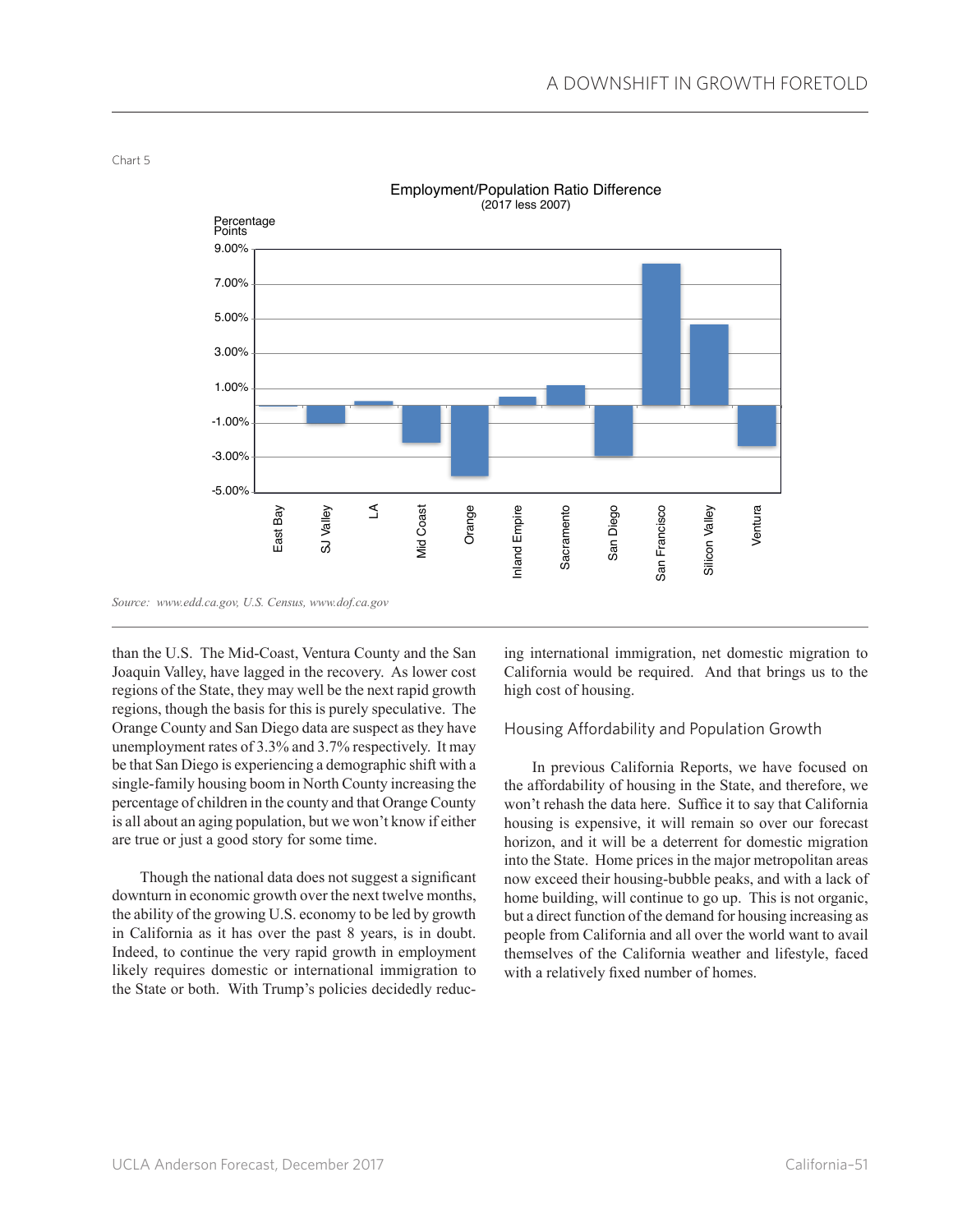Building in the State has increased modestly of late. The number of permits has climbed on an annual basis to approximately 119,000 units per year (Chart 6). We expect that to increase a bit more due to State Legislature initiatives on affordable housing and the rebuilding of homes lost in the tragic wildfires this year. Nevertheless, the numbers will neither be large, nor sufficient to move the price needle.

Not enough homes translates into a lack of support for a much larger population. Chart 7 plots the number of new housing units permitted as a percentage of the number of households. Though there has been a modest increase since 2009, the levels are considerably below the averages that supported significant migration to the State in the past. At about a 1% increase in the housing stock per year, new homes are being added at a rate that is only marginally greater than the indigenous increase in population.

One wild card in home building is the proposed new tax law. As of the time of this writing, tax-exempt municipal bonds for the purpose of constructing affordable units are poised to lose their tax exemption. As well, there is a proposal to eliminate State income tax and possibly property tax deductions on Federal income tax returns. This will lower disposable income in the State thereby reducing the demand for housing. Lower demand (fewer bids) reduces

price (Econ 101), and therefore we should see prices for homes in California decline.

But then we should become excited about a lower demand for housing resulting in more affordable housing. Well, no, the confetti needs to stay in the wrapper. The lower demand did not come from people leaving the State nor from balmy California weather going out of style. It would come because the cost of housing to the potential buyer went up. Were the tax proposals above to become law, housing would be less, not more affordable. How can this be? It is what economists call the incidence of the tax. When prices adjust in response to tax increases, part of the increase can be passed on to others. Where it falls is the incidence.

Let's take the potential homeowner, a millennial software engineer looking for their first house. Prior to the tax change, they deducted state taxes from Federal taxes and their disposable income allowed them to pay a mortgage for one of those very nice California bungalow homes in the San Gabriel Valley. When they are not able to deduct their state taxes, adjusted gross income is higher and the Federal tax bill is higher. This is the idea of getting rid of the deduction; a higher revenue for the Feds to pay for tax cuts elsewhere. But our millennial has lower after tax income and now the bungalow is out of reach. This is the reduction in housing



California New Residential Permits (3 Mo. Moving Average, No. of Units)

*Source: U.S. Department of Census*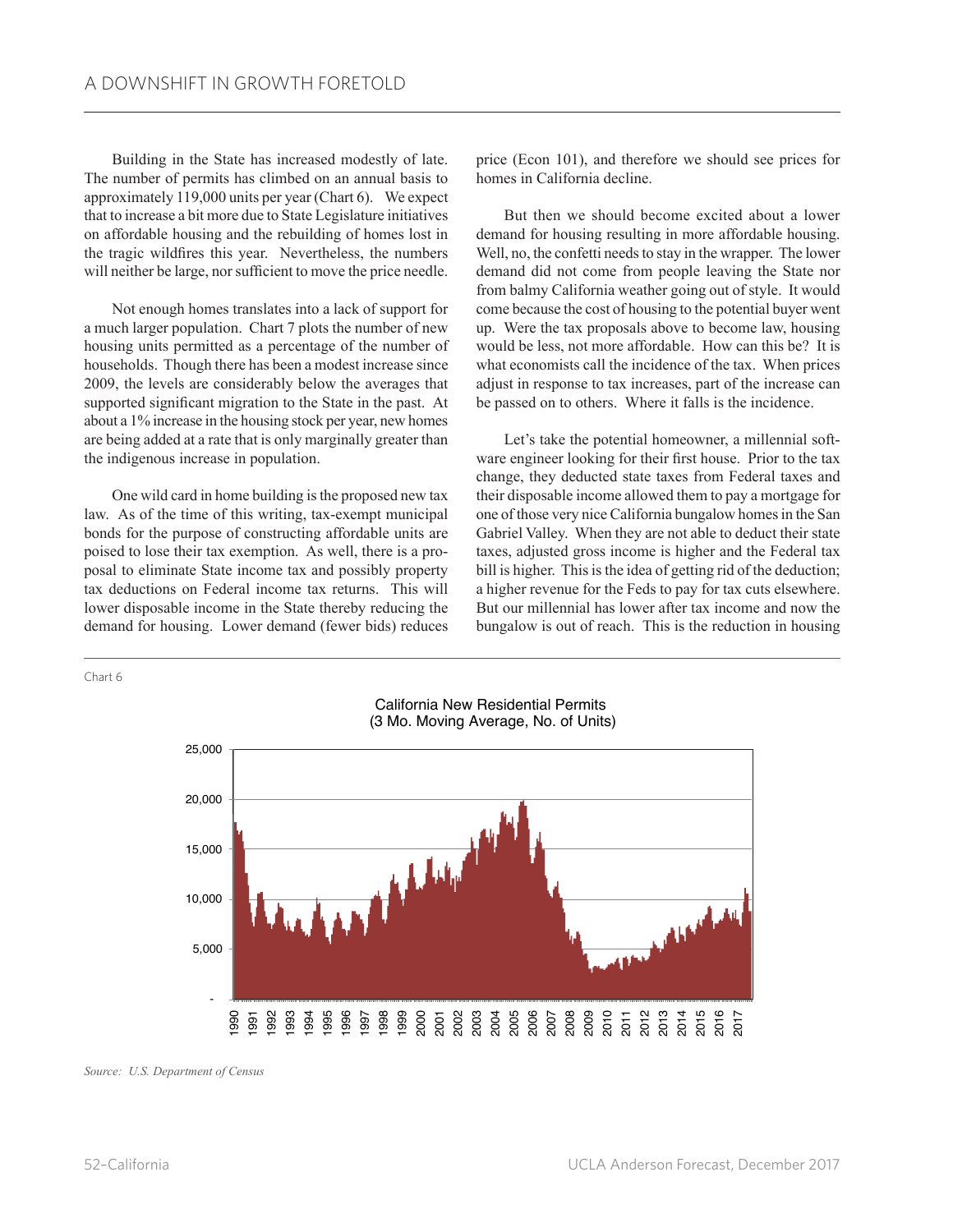

California New Residential Permits Per Household --S.A.

demand. With fewer people in the market to buy homes, and those in the market having less income, home prices must drop if they are to sell. But it is not lower prices that make the homes more affordable, it is lower disposable income that makes them less affordable. So the effective mortgage payment (principal + interest – tax deduction) goes up with a reduction in the tax deduction. At any given home price, the cost to the buyer increased.

For homeowners the news is not good either. They will be less wealthy as the price at which they can sell their home will decrease. This capital loss will induce some to stay in their homes rather than take their equity and move to Sunny Acres in the Valley of The Sun. And for some others, being able to sell their home to move up, thereby freeing up homes all the way down the line, will be more difficult. So part of the incidence of higher Federal taxes will be borne by a capital loss on the part of homeowners, and part by everyone who pays State taxes on their income.

The implication for building is that with lower prices to the builder, less will be built. As a result, we have shaded, slightly, the new home construction forecast from 125,000 units to 121,000 units in 2019. This is not a huge change and there is risk on both the upside and the downside to the forecast. The State, for example, may take counter-measures that might offset the tax changes or their consequence for home building.

## Domestic Trade Indicators

The final piece of evidence that the slowdown is real comes from cargo shipments through California's main regional airports; Lindberg Field, Ontario International, Oakland International, San Jose Mineta, Sacramento International and Mather Field.

One might ask, why are we leaving out the two largest airports in the State, LAX and SFO? The reason lies in the

*Source: U.S. Department of Census, www.dof.ca.gov*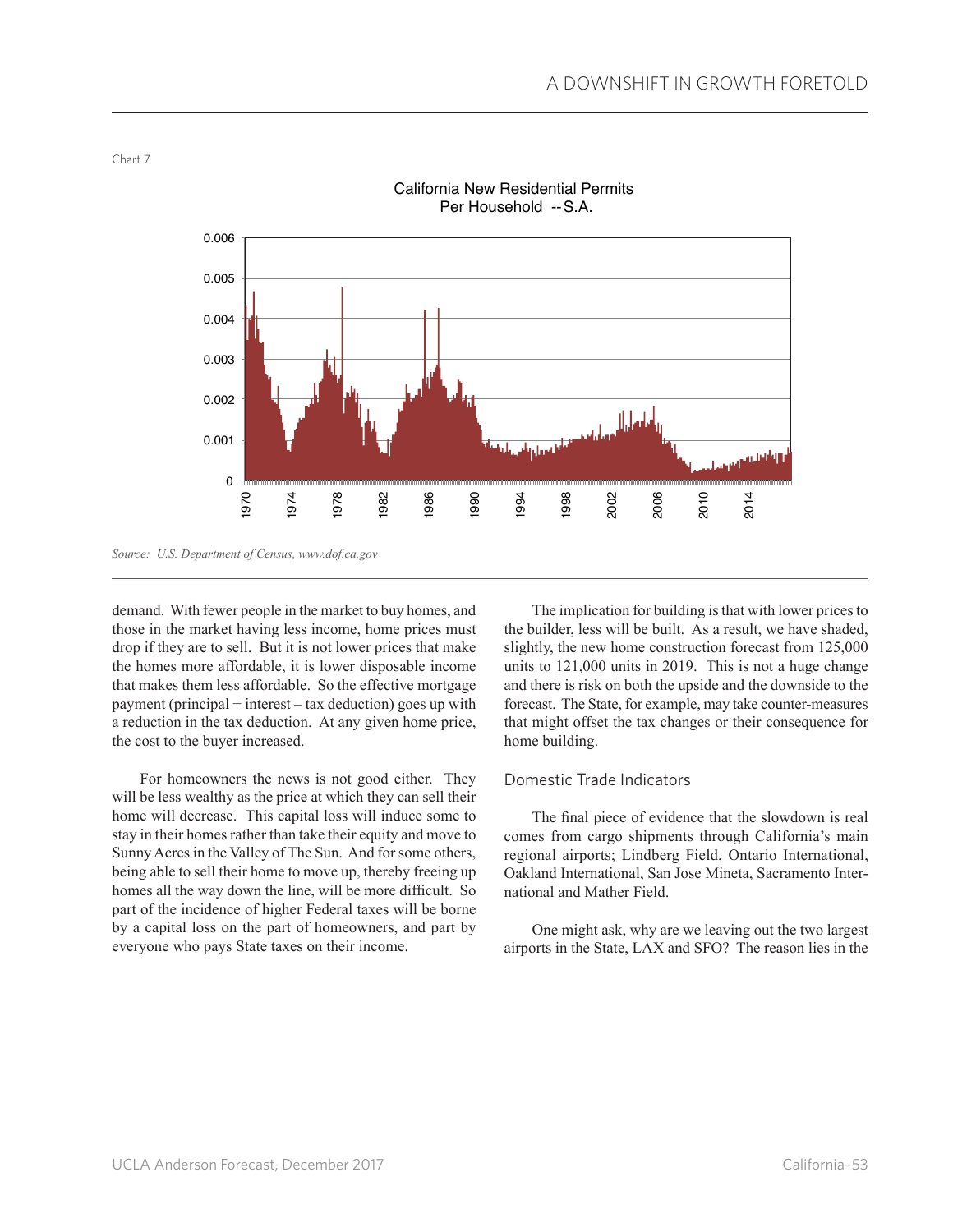fact that these airports process a lot of cargo for international uses and for trans-shipments to other parts of the country. It is difficult to sort through that data and ascertain how it relates to the California economy. Having said that, we do look at these airports for tourist flows and for exports from California manufacturers. But here, we want to look more broadly at the State economy.

These airports were chosen because they turn out to be the preferred airports by package carriers for the transport of package goods in and out of the State. As such they are also a good indicator of overall economic activity. Chart 8 plots cargo shipments in tons through these airports. In each case there has been growth since the recession and both San Diego Lindberg and Ontario International traffic today exceed the pre-recession tonnage.

However, a closer look (Chart 9) reveals that the last 12 months are a bit different. In each case the growth in tonnage has ground to a halt. It might be possible, with squinting, to see some growth early in the year in the Northern California airports due to growth in the Sacramento region, but that dissipated in the latter part of the year. An acceleration of online purchases this holiday season could boost all of these, but that would be at the expense of brick and mortar retail. Thus, the data are not showing continued robust growth in the State in the coming year.

#### The Forecast

Our current forecast for California differs from the previous one in two ways. First, the aforementioned modest dampening of housing due to the new tax bill, assumed to pass in some form in our national forecast, reduces economic growth in the State. Second, the investment incentive, in particular the bringing forward of investment due to expensing, increases our forecast growth rate for employment and income in 2018, though reduces it slightly by the end of 2019. The most likely outcome of these two opposite economic forces is for California's unemployment rate to fall to 4.6% by the end of the forecast period (2019).

Our forecast for 2017, 2018 and 2019 total employment growth is 1.2%, 1.5% and 1.1%, respectively. Payrolls will grow at about the same rate over the forecast horizon. Real personal income growth is forecast to be 1.6%, 3.1% and 3.6% in 2017, 2018 and 2019, respectively. Homebuilding will reach about 121,400 units per year at the end of the forecast horizon.



California Regional Airport Freight Traffic

*Source: UCLA Anderson Forecast, Traffic reports for each airport*